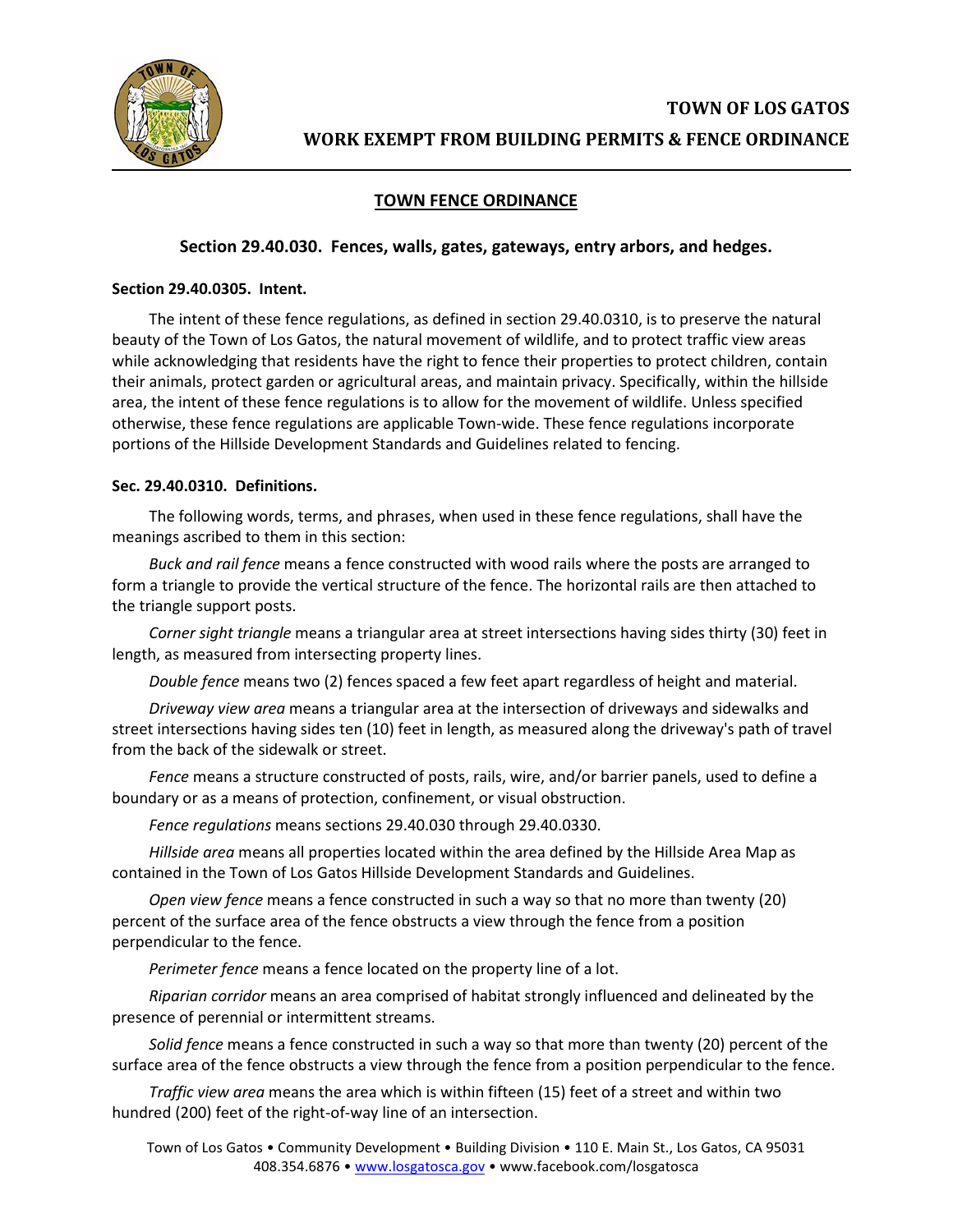*Wildlife-friendly fence* means a fence that allows any animal, regardless of size, to climb under, pass through, or jump over, with a maximum height of forty-two (42) inches and a minimum distance between the bottom rail and the ground of eighteen (18) inches.

## **Section 29.40.0315. Height, materials and design, and location.**

- (a) *Height.*
	- (1) Fences, walls, gates, or hedges may not exceed six (6) feet in height, with one (1) foot of lattice on top (seven (7) feet high in total); except as provided in subsections (2), (3), and (4) below.
	- (2) In the hillside area:
		- a. Fences, walls, gates, or hedges may not exceed six (6) feet.
		- b. On properties one (1) acre or greater, perimeter fencing shall be a wildlife-friendly fence as defined in section 29.40.0310.
	- (3) Fences, walls, gates, and hedges may not exceed three (3) feet in height when located within a required front or side yard abutting a street (as required by the zone), driveway view area, traffic view area, or corner sight triangle unless an exception is granted by the Town Engineer and Community Development Director. Trees, hedges, and vegetation within a corner sight triangle shall meet the requirements of section 26.10.065.
	- (4) Pedestrian gateways or entryway arbors may be up to eight (8) feet high. No more than one (1) gateway or entryway arbor per street frontage is allowed.
- (b) *Materials and design.*
	- (1) The following fence types and materials are prohibited:
		- a. Any fence with bare lengths of wire stretched between posts.
		- b. Electric fences, including any fence designed to produce an electric shock.
		- c. Barbed or razor wire fences, including any fence with attached barbs, sharp points, or razors.
		- d. Transparent fences such as barriers of glass or clear plastic.
	- (2) In the hillside area:
		- a. Fences located within twenty (20) feet of a property line adjacent to a street shall be open view fencing as defined in section 29.40.0310.
		- b. On properties one (1) acre or greater, perimeter fencing shall be a wildlife-friendly fence as defined in section 29.40.0310.
		- c. Chainlink, welded wire, wire mesh, or similar material shall be coated with green, brown, or black vinyl or finish and shall be supported by a wood frame.
		- d. Buck and rail, double, and solid fences are prohibited.
	- (3) In the Landmark and Historic Preservation Overlay:
		- a. Plastic fencing is prohibited.
		- b. Fences located in a required front yard shall be open view.
	- (4) Pedestrian gateways or entryway arbors shall be open view. A gateway or entryway arbor shall have a maximum width of six (6) feet and a maximum depth of four (4) feet.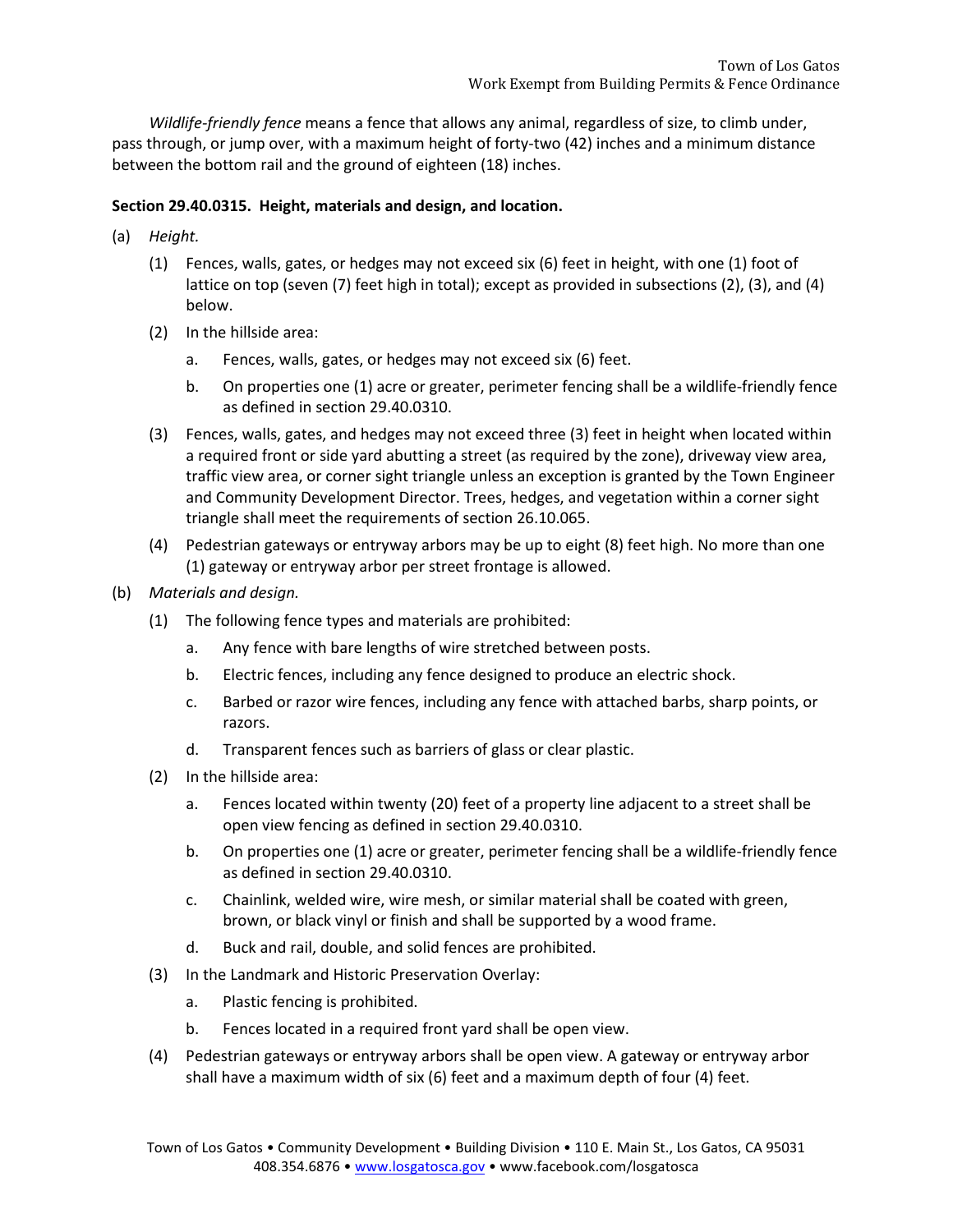- (c) *Location.*
	- (1) No fence, wall, or gate shall be located within emergency egress easements.
	- (2) No fence, wall, or gate shall be located within twenty (20) feet of a riparian corridor as defined in section 29.40.0310.
	- (3) Vehicular gates shall be set back from the edge of the adjacent street a minimum of eighteen (18) feet as measured along the centerline of the driveway. A greater setback may be required when a gated entrance serves more than one (1) house.

### **Section 29.40.0320. Exceptions.**

An exception to any of these fence regulations may be granted by the Community Development Director. A fence exception application and fee shall be filed with the Community Development Department and shall provide written justification that demonstrates one (1) of the following conditions exist:

- (a) Adjacent to commercial property, perimeter fences or walls may be eight (8) feet if requested or agreed upon by a majority of the adjacent residential property owners.
- (b) On interior lots, side yard and rear yard fences, walls, gates, gateways, entry arbors, or hedges, behind the front yard setback, may be a maximum of eight (8) feet high provided the property owner can provide written justification that either:
	- (1) A special privacy concern exists that cannot be practically addressed by additional landscaping or tree screening; or
	- (2) A special wildlife/animal problem affects the property that cannot be practically addressed through alternatives. Documented instances of wildlife grazing on gardens or ornamental landscaping may be an example of such a problem.
- (c) At public utility facilities, critical infrastructure, and emergency access locations, exceptions may be granted where strict enforcement of these regulations will result in a security or safety concern.
- (d) A special security concern exists that cannot be practically addressed through alternatives.
- (e) A special circumstance exists, including lot size or configuration, where strict enforcement of these regulations would result in undue hardship.

#### **Section 29.40.0325. Exemptions.**

All fences, hedges, gates, and walls existing on the effective date of this ordinance [from which this section derives] that do not meet the regulations contained herein are nonconforming and are exempt from these regulations. Existing nonconforming fences may be maintained and/or replaced in kind, including historic stone or river rock walls.

#### **Section 29.40.0330. Penalties.**

A property owner who has unlawfully constructed any fence, wall, gate, gateway, entry arbor, or hedge is subject to applicable enforcement and penalties as described in sections 29.20.930 through 29.20.965 of the Town Code.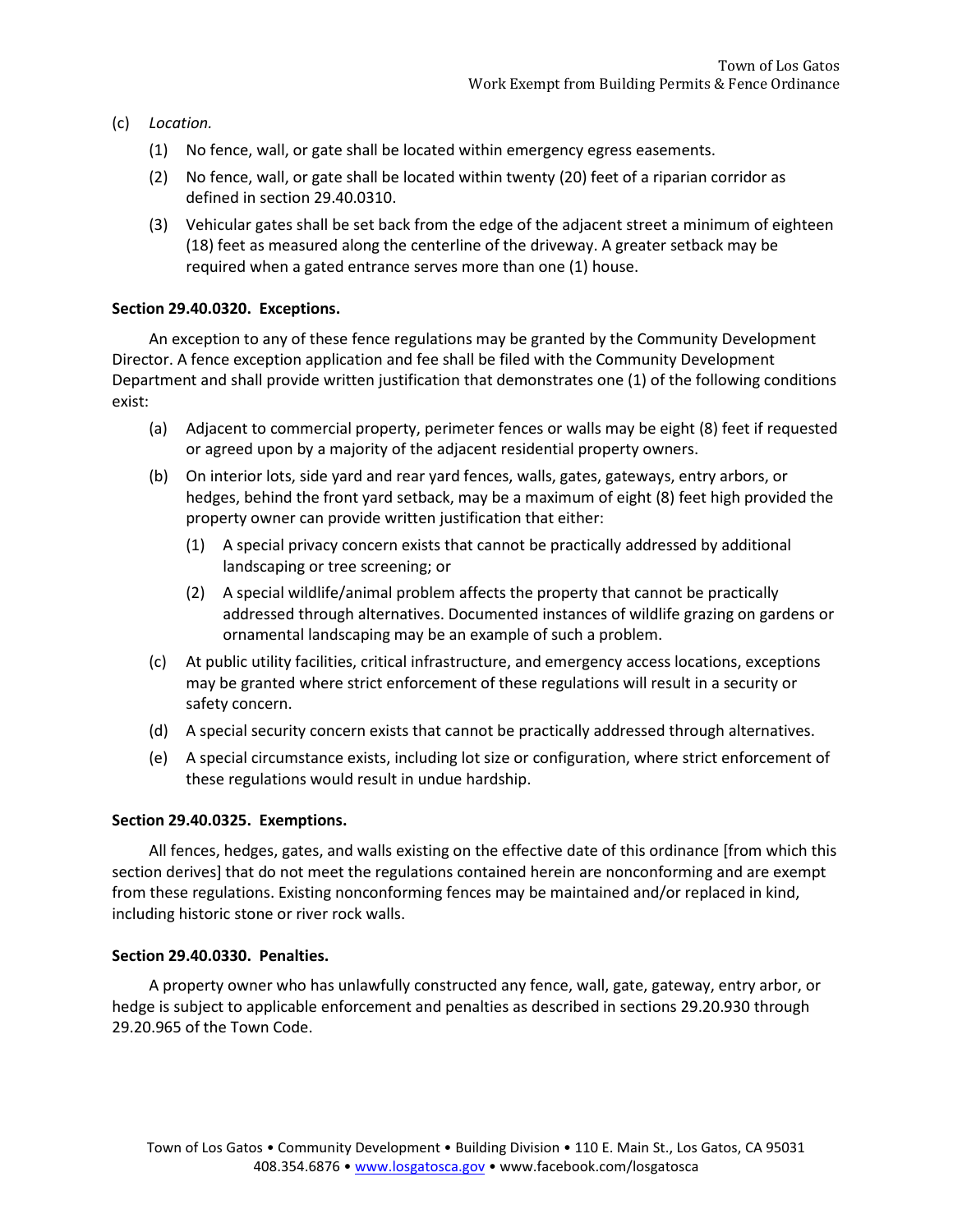## **WORK EXEMPT FROM BUILDING PERMITS**

## **2016 CALIFORNIA BUILDING CODE—APPENDIX CHAPTER 1, SECTION 105.2**

## **2016 CALIFORNIA BUILDING CODE - APPENDIX CHAPTER 1, SECTION 105.2**

**105.2 Work Exempt from Permit.** Exemptions from permit requirements of this code shall not be deemed to grant authorization for any work to be done in any manner in violation of the provisions of this code or any other laws or ordinances of this jurisdiction. Permits shall not be required for the following:

### **Building:**

1. One-story detached accessory structures, provided that the floor area does not exceed 120 square feet (11.15 m²).

2. Fences not over 7 feet (2134 mm) high. **(Contact the Planning Division for additional restrictions as they may apply).**

3. Oil derricks.

4. Retaining walls that are not over 4 feet (1219 mm) in height measured from the bottom of the footing to the top of the wall, unless supporting a surcharge (i.e. water, dirt, sand, etc.).

5. Sidewalks and driveways (require Encroachment Permit from Engineering Dept.).

6. Painting, papering, tiling, carpeting, cabinets, counter tops and similar finish work.

7. Prefabricated swimming pools that are less than 24 inches (610 mm) deep.

8. Swings and other playground equipment.

9. Window awnings supported by an exterior wall that do not project more than 54 inches (1372 mm) from the exterior wall and do not require additional support.

10. Decks not exceeding 200 square feet  $(18.58 \text{ m}^2)$  in area, that are not more than 30 inches (762 mm) above grade at any point, are not attached to a dwelling and do not serve the exit door required by Section R311.4.

#### **Electrical:**

1. Listed cord-plug connected temporary decorative lighting.

2. Reinstallation of attachment plug receptacles but not the outlets therefor.

3. Replacement of branch circuit overcurrent devices of the required capacity in the same location.

4. Electrical wiring, devices, appliances, apparatus or equipment operating at less than 25 volts and not capable of supplying more than 50 watts of energy.

5. Minor repair work, including the replacement of lamps or the connection of approved portable electrical equipment to approved permanently installed receptacles.

**Gas:**